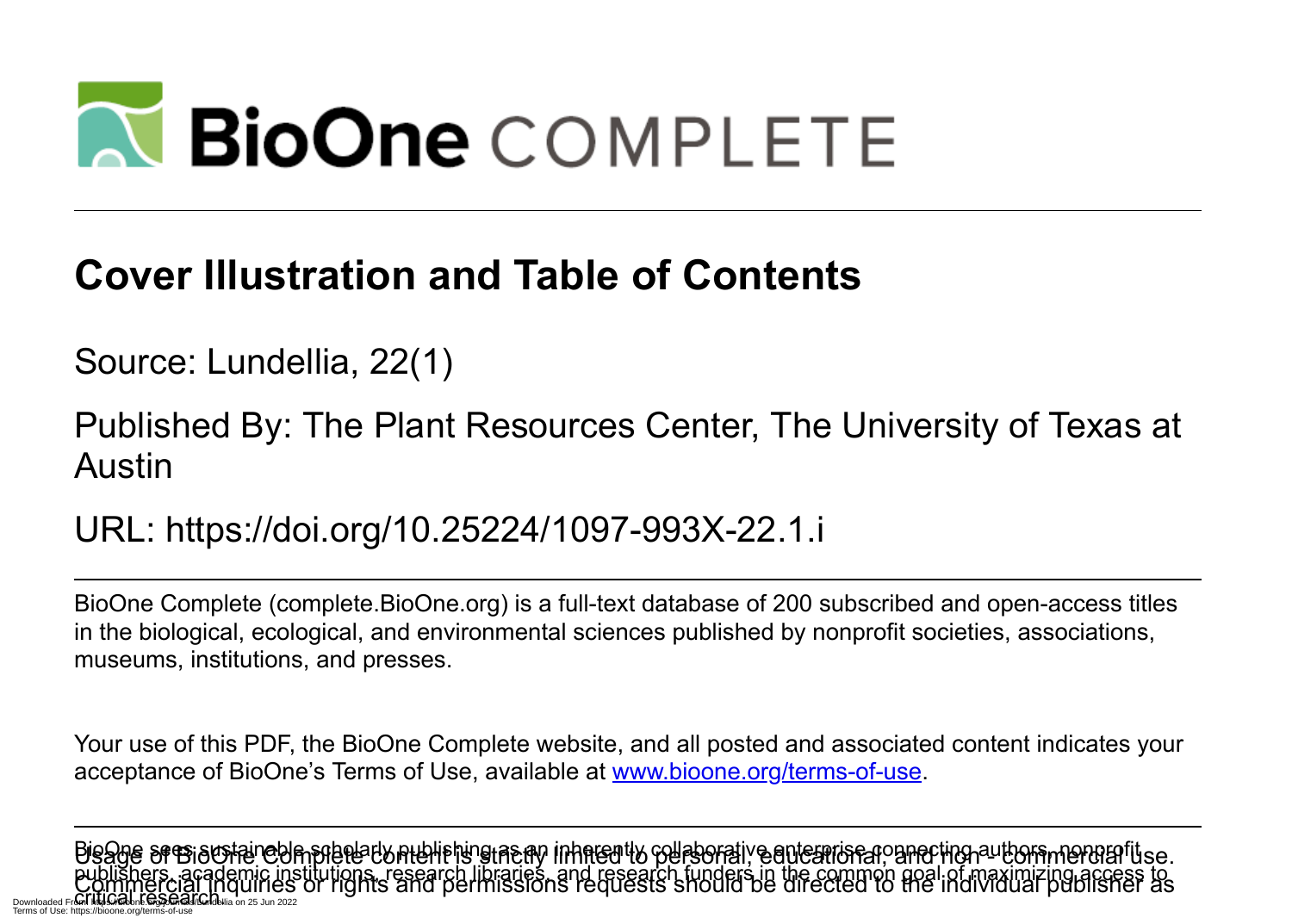## LUNDELLIA

*December 2019, Number 22*

## *Contents*

- *1* Generic relationships in Gochnatioideae (Asteraceae) including *Tehuasca*, a new genus from northeastern Mexico
- *11* Typification of *Adesmia arborea* (Fabaceae): not a *nomen nudum* after all and its relevance to *A. microphylla* and *A. confusa*
- *14* Relationships of *Conoclinium*, a Recently Diverged Genus (Asteraceae, Eupatorieae) and Description of a New Species from Western Mexico.
- Special Communication
- *28* El muro fronterizo impactos negativos en la biodiversidad

Jose L. Panero

Beryl B. Simpson

Edward E. Schilling Jose L. Panero Bonnie S. Crozier and Thomas F. Patterson

Number Number 22  $77$ 

LUNDELLIA

**LUNDELLIA** 

N. FOWLER, T. KEITT O. SCHMIDT M. Terry and K. Trout

LUNDELLIA

*December 2019 Number 22*



December December 2019

Journal of the Billie L. Turner Plant Resources Center of The University of Texas at Austin

(ISSN 1097-993X)